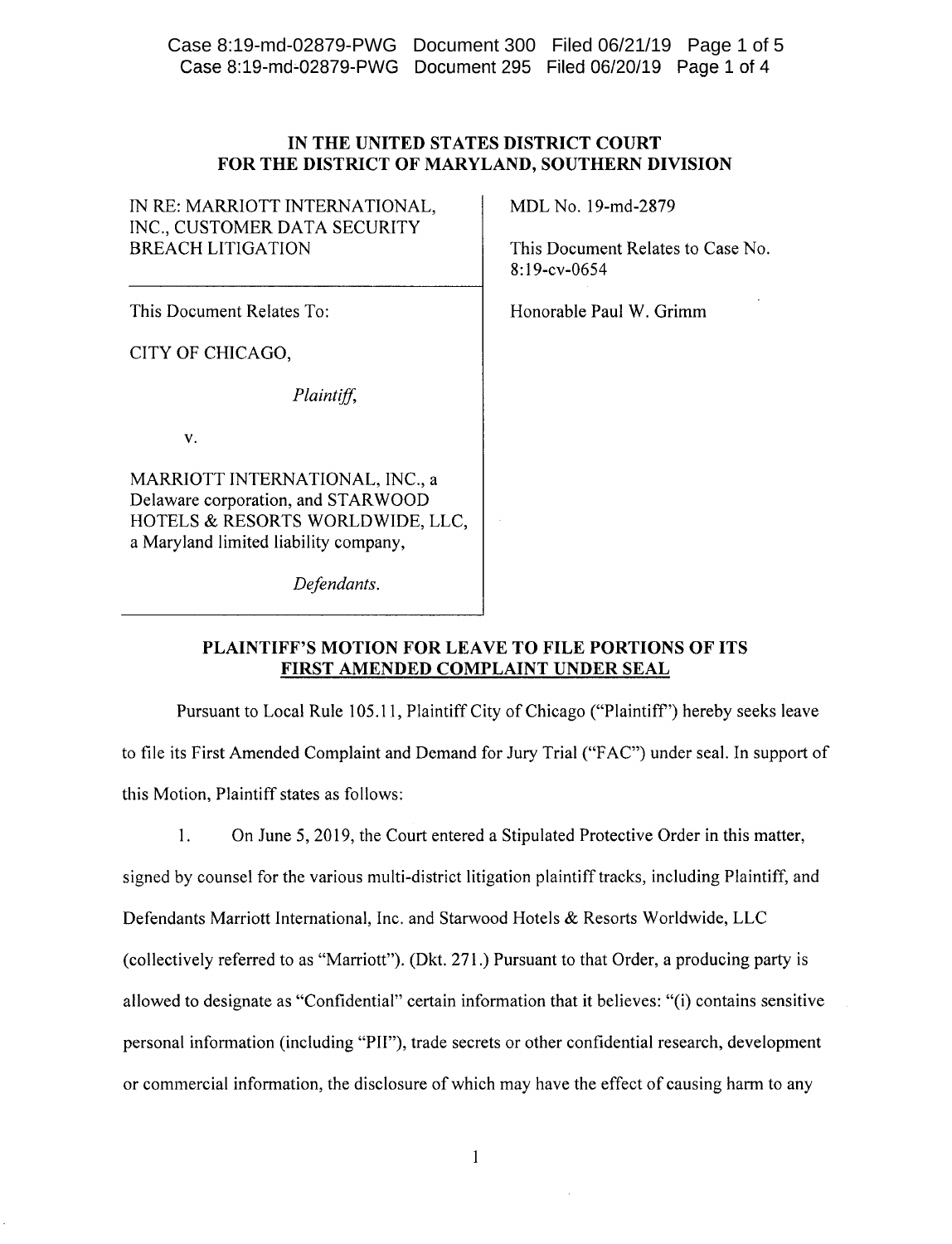## Case 8:19-md-02879-PWG Document 295 Filed 06/20/19 Page 2 of 4 Case 8:19-md-02879-PWG Document 300 Filed 06/21/19 Page 2 of 5

Party, or person from whom the information was obtained, or to the Parties' or third-parties' privacy; or (ii) contains information over which the Designating Party has a duty or obligation to maintain confidentiality." *(Id.* 1(b).)

2. Plaintiff s FAC contains non-public information derived from documents that were designated as Confidential by Marriott.

3. The Stipulated Protective Order requires that Plaintiff files such materials under seal. *(Id.* 19.)

4. Pursuant to Local Rule 105.11, Plaintiff has filed a provisionally sealed version of the FAC and a public (redacted) version, redacting only those portions of the complaint that contain information from documents designated by Marriott as Confidential.

5. Plaintiff submits that good cause exists to grant the relief requested, and that the relief is not being sought for any improper purpose. Specifically, the information designated by Marriott as Confidential, and included or referenced in the FAC, includes confidential and commercially sensitive information about Marriott's operations and the Marriott data breach affecting millions of individuals' PIl, including references to material contained in the payment card industry forensic investigative report ("PFI Report"). Presumably Marriott determined that this information be designated as Confidential because (i) the public release and disclosure of such material would cause Marriott competitive harm by giving third parties (including Marriott's direct competitors) insights into confidential and sensitive aspects of Marriott's internal business practices, allowing those third parties to potentially gain an unfair advantage in dealings with and against Marriott; and/or (ii) there are ongoing investigations into the Marriott data breach that could be undermined by the disclosure of this non-public information. Moreover, there are no viable alternatives to sealing here, as Plaintiff is simply proposing

2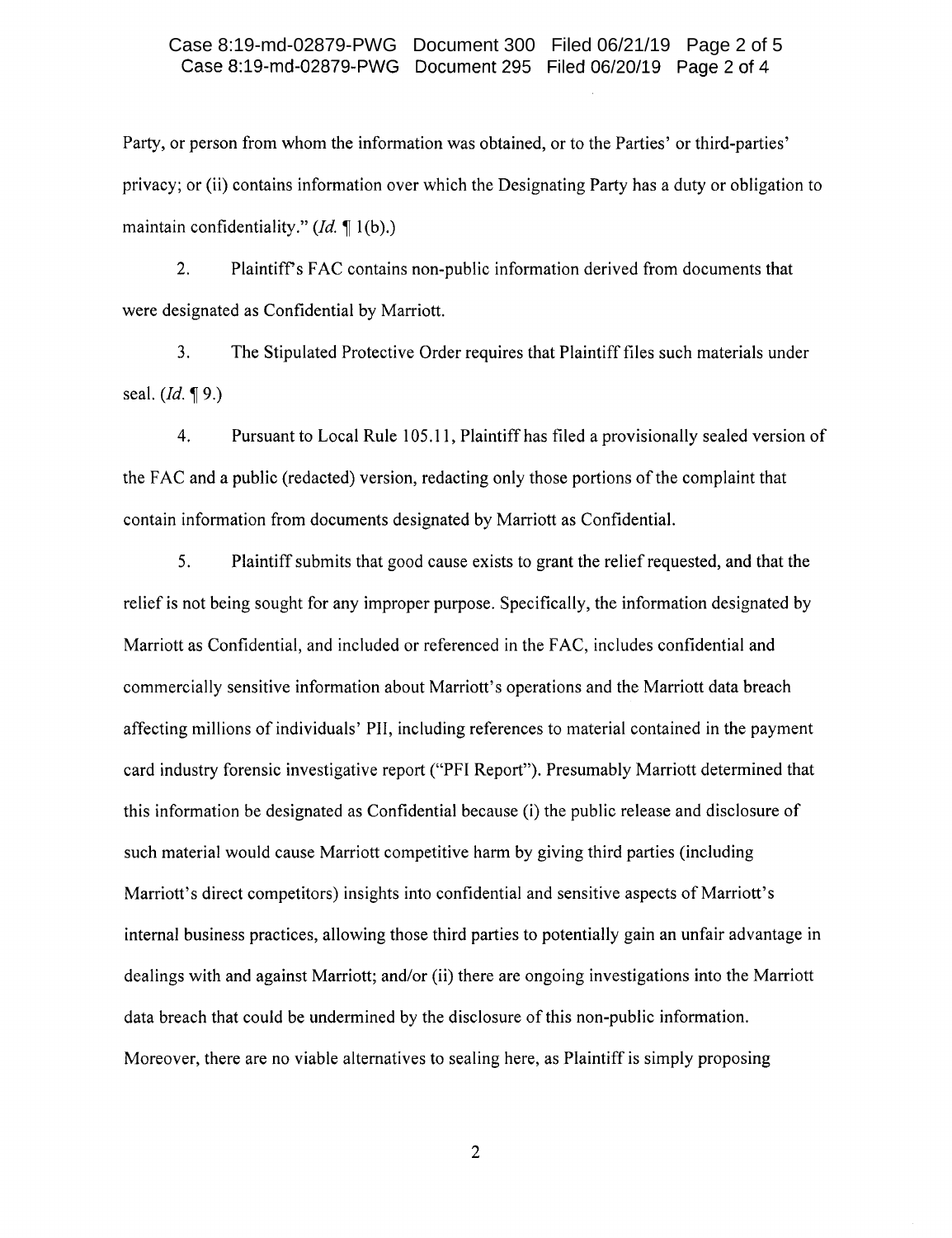#### Case 8:19-md-02879-PWG Document 295 Filed 06/20/19 Page 3 of 4 Case 8:19-md-02879-PWG Document 300 Filed 06/21/19 Page 3 of 5

redactions to the complaint rather than filing the entire document under seal, and does not believe that it is possible to include descriptions of the information in a public document without violating the Stipulated Protective Order.

WHEREFORE, in accordance with Local Rule 105.11, Plaintiff respectfully requests that the Court enter an Order granting (1) leave to file Plaintiffs First Amended Complaint and Demand for Jury Trial under seal consistent with the Stipulated Protected Order in this matter, and (2) any further relief the Court deems reasonable and just.

 $\tilde{\mathcal{R}}$  the contract of  $\tilde{\mathcal{R}}$ 

Respectfully submitted,

## **CITY OF CHICAGO**

By: /s/ Benjamin H. Richman One of Plaintiff's Attorneys

\*

Stephen 1. Kane Acting Deputy Corporation Counsel [stephen.kane@cityofchicago.org](mailto:stephen.kane@cityofchicago.org) CITY OF CHICAGO DEPARTMENT OF LAW Affirmative Litigation Division 121 North LaSalle Street, Room 600 Chicago, Illinois 60602 Tel.: 312.744.6934 Fax: 312.744.5185

Benjamin H. Richman [brichman@edelson.com](mailto:brichman@edelson.com) Sydney M. Janzen [sjanzen@edelson.com](mailto:sjanzen@edelson.com) EDELSON PC 350 North LaSalle, 14th Floor Chicago, Illinois 60654 Tel: 312.589.6370 Fax: 312.589.6378

Dated: June 20, 2019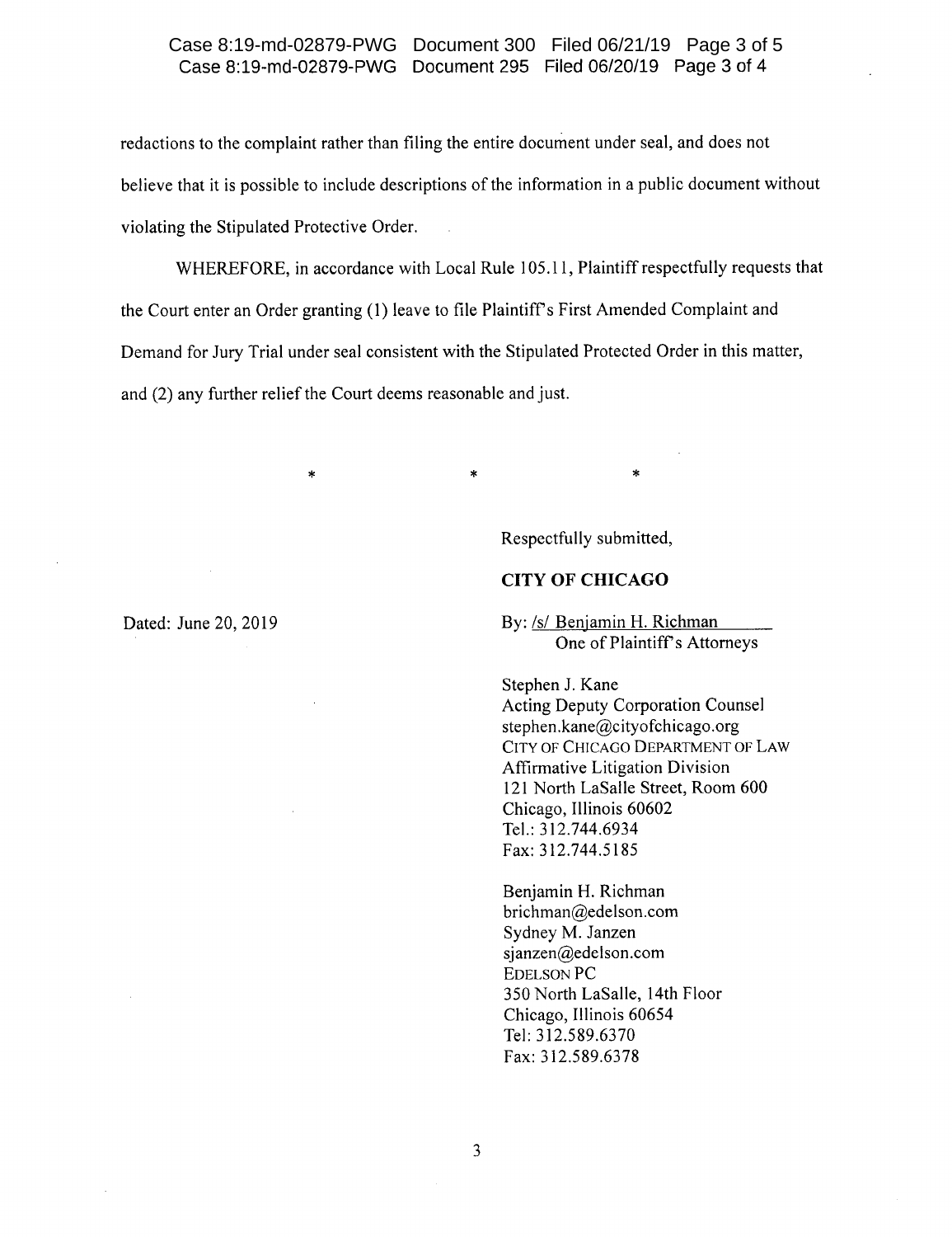Case 8:19-md-02879-PWG Document 295 Filed 06/20/19 Page 4 of 4 Case 8:19-md-02879-PWG Document 300 Filed 06/21/19 Page 4 of 5

## CERTIFICATE OF SERVICE

I, Benjamin H. Richman, an attorney, hereby certify that on June 20, 2019, I served the above and foregoing *Plaintiff's Motion for Leave to File Portions of Its First Amended Complaint Under Seal* on all counsel of record by filing it electronically with the Clerk of the Court using the CM/ECF filing system.

*lsi* Benjamin H. Richman